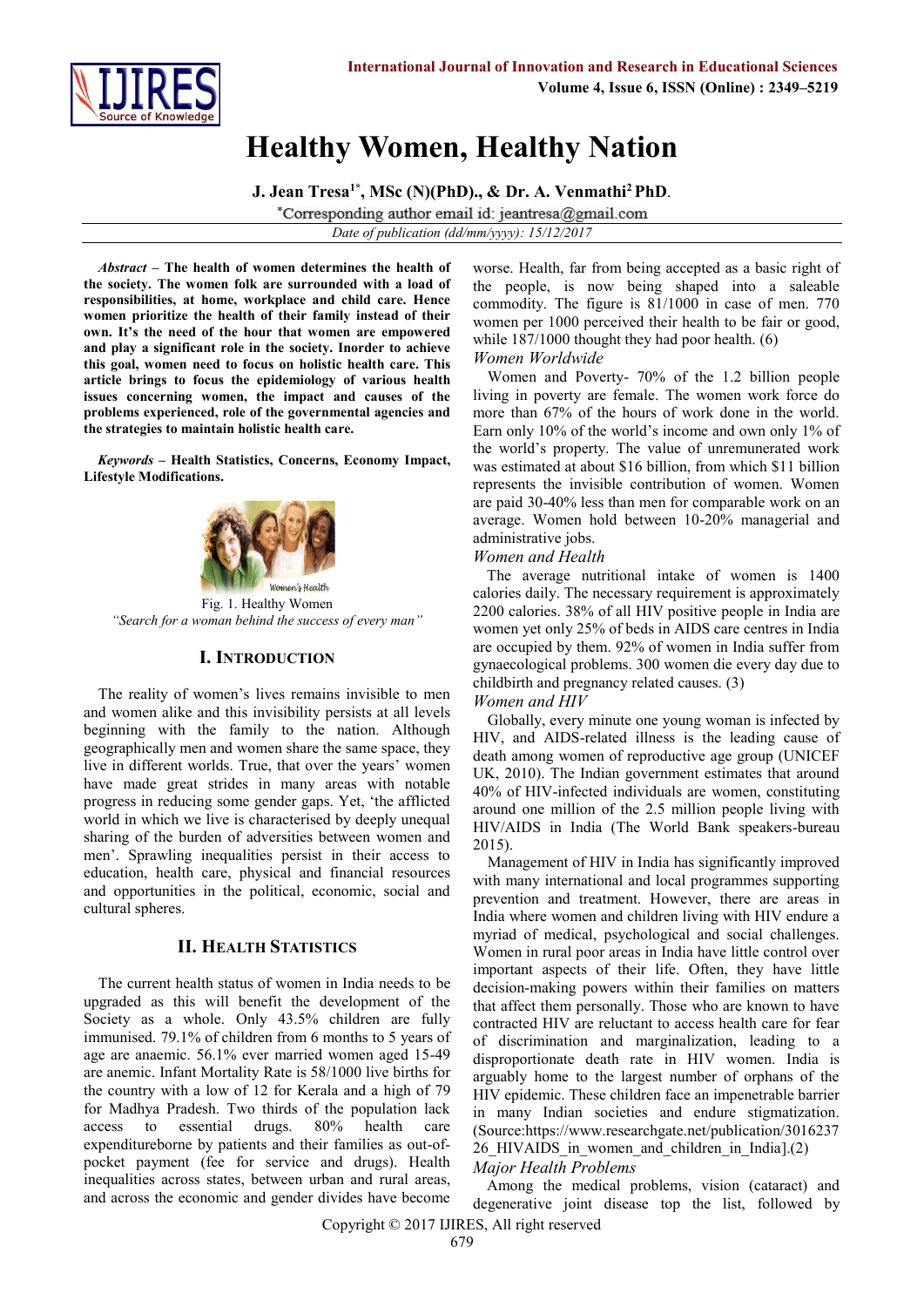#### **International Journal of Innovation and Research in Educational Sciences Volume 4, Issue 6, ISSN (Online) : 2349–5219**



neurological problems. Lifestyle diseases form another single-most important group of health problems in the elderly women. The risk of cardiovascular disease doubles with the outcome being poorer than men. The most common causes of death among women above the age of 60 years are stroke, ischemic heart disease and COPD. Hypertensive heart disease and lower respiratory tract infections contribute to mortality in these women.

Common malignancies such ascervical, breast and uterus cancers in women are specific to them and account for a sizeable morbidity and mortality. In a study done at Lady Hardinge medical college in Delhi, hypertension (39.6%) and obesity (12-46.8%) were very common in postmenopausal women. Half or more women had high salt and fat intake, low fruit and vegetable intake and stress. There is a need to recognize the special health needs of the women beyond the reproductive age, to be met through strengthening and reorganising the health care systems.

The most common cause of death among women above the age of 60 years is stroke, leading to 21.7% of deaths. It is closely followed by ischemic heart disease (IHD) which leads to 19.8% of deaths. Chronic obstructive pulmonary disease (COPD) has been incriminated in 11% of deaths. Hypertensive heart disease and lower respiratory tract infections contribute to 3.7% and 3.4% of deaths, respectively. 3.2% of deaths have been attributed to diabetes, while cancers of different sites cause 6.6% of deaths.

There are a number of factors that increase the vulnerability of women beyond reproductive years and thus point toward specific health needs of this segment of population. Of late, some attention has been focused on the health of elderly women as far as policy matters and research is concerned; however, postmenopausal women below 60 years have been totally left out.

Osteoporosis is common, but identified only at the time of fractures which may occur due to minor injuries. Significant decrease in serum calcium has been reported in postmenopausal women. The prevalence of osteoporosis ranged from 52% in urban areas to 76% in rural areas. India also has the largest number of oral cancers. The ageadjusted incidence varies from 44/100,000 in rural Maharashtra to 121/100,000 in urban New Delhi. (4)

A community-based study was conducted in Lady Hardinge Medical College, New Delhi, from April 2007 to March 2008 to find the prevalence of risk factors for selected NCDs (hypertension, coronary artery disease, diabetes mellitus, obesity and breast cancer) and their relation with socio-demographic factors. It was observed that higher proportion of postmenopausal women fall in the category of pre-hypertension or hypertension. Clinical examination observed that prevalence of hypertension was as high as 39.6% with the mean systolic blood pressure falling in thepre-hypertensiverange.



## *Commonest Health Concerns of Women*

-Breast Cancer: One of the most growing problems among women, which is responsible for 1 per cent of deaths worldwide, is breast cancer.

-Stroke: Women today are affected with strokes.Gender differences in stroke show conflicting reports, if one tries to dive further into the subject. Various regions have reported different findings. Women have higher ageadjusted prevalence rate (564/100,000 for women versus 196/100,000 for men) and incidence rate (204/100,000 for women versus 36/100,000 for men) in Kolkata (Sweta Singala, Rajiv Singala2016). (1)

-Polycystic Ovarian Disease: Polycystic ovary disease is yet another issue that has come up to be one of the most common female endocrine disorders affecting about 5 to 10 per cent of women of reproductive age, which is anything between 12-45 years. It is a condition in which there are many small cysts in the ovaries, which can affect a woman's ability to conceive.

-Female Sexual Arousal Disorder (FSAD): Sex is an important part of one's life. But often the common problem shared among women is the issue of no sexual arousal despite their wanting to have sex. The high incidence of depression, anxiety, neurosis, psychosomatic disorder, increasing rate of suicides among women, clearly shows that in keeping of the projections of World Mental Health Survey.



Copyright © 2017 IJIRES, All right reserved Fig. 3. Physiological problems of women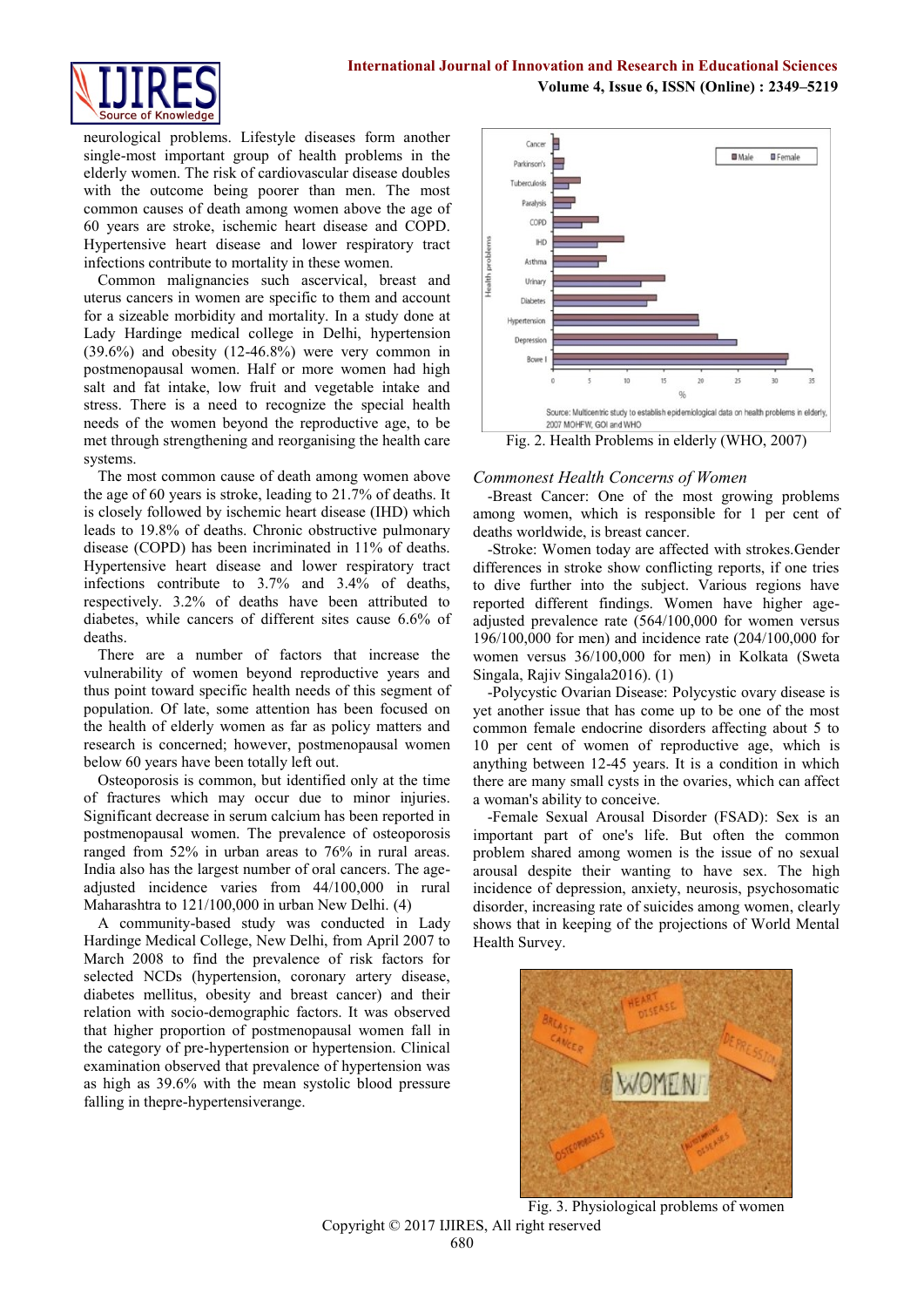

## *Impact of Economy on Health*

*Poverty & ill health - mental health, impact of poverty* 

Economic, social inequalities, depression and Gender discrimination. Three strata of people Differentiation-Lower, Middle & Upper Strata.

#### *Lower Strata*

Discriminations between the rich and the poor; men and women; boys and girls; literates and illiterates, employed and unemployed.

Lower class suffers:

- Due to poverty
- Malnutrition and ill health
- Slum life
- Male domination
- Domestic violence
- Ignorance of their rights
- Organ sale.
- Pavement dwellers.
- Non Availability of basic needs –food, shelter & clothing
- Non availability of sanitary and medical facilities.
- Unhygienic environment
- Poor quality of water & water prone diseases.

#### *Middle Strata*

People belonging to the middle Strata are burdened with over work & responsibility at home and outside, stress, lack of rest and nutritious food

#### *Upper Strata*

Problems encountered by the upper strata include:

- Ageing
- Regular sickness
- Ignorance & no one to care.
- Violence, physical &emotional abuse
- Husband's inhuman behavior.

## *Threats to Health*

The threats to health include:

- $\triangleright$  Different types of violence
- $\triangleright$  Forced prostitution
- $\triangleright$  Slavery
- $\triangleright$  Forced marriage
- $\triangleright$  Unwanted pregnancy
- > Unsafe abortion
- $\triangleright$  Sexually-transmitted infections (HIV)
- $\triangleright$  Dowry deaths.

Climate change may harm human health. Health hazards are exposure to a variety of chronic health hazards like noise, silica, asbestos, manmade fibers, lead and other metals, solvents, hazardous wastes, heat, and cold affecting women's health. For construction & factory workers, Hostile working condition & inadequate protection cause ill health. Child birth, abortion, miscarriage, infection and anemia affect the health of women.

Strict enforcement of laws against the practices of female foeticide, female infanticide, child marriage, child abuse, and trafficking and child prostitution is required. The complex issues including, gender bias in feeding and educating girls, female genital mutilation and involuntary sex worsen the health status of women. Lack of prenatal

and post natal awareness and care. Empowerment of women can be possible if they are educated, employed and respected.

*Strategies to promote Women's Health*

- Elimination of inequalities between men and women
- Increasing the capacity of women to care for themselves
- Provision of adequate health care Primary Health Centers.
- Health camps
- Balanced Diet
- Knowledge of diseases
- Reproductive rights of women
- Education of Women
- Safe drinking water
- Sewage disposal
- Toilet facilities
- Sanitation within accessible reach of households.
- Violence against women—strictly dealt with Regulations
- Education & mass media to end gender differences. & promote health.
- Women Empowerment

## *Healthy Life Practices*



Fig. 4. Healthy Life Practices

*Wellness Index (WI)*

- Leisure Time
- Shelter
- Yoga
- Health-Related Public Services
- Freedom from Violence and crime
- Collective efficacy and political Voice

## **III. CONCLUSION**

Ensure empowerment through Education and Health. "Women"- Take charge of your health now. Make lifestyle changes, screen for lifestyle illnesses, work now to increase your life expectancy.

#### **REFERENCES**

- [1] HIV AIDS in Women and Children in India (2017) https://www.researchgate.net/publication/301623726
- [2] Singla S, Singla R. (2016) Stroke in India: Biosocioeconomic determinants.JSoc Health Diabetes 4:71-6.
- [3] [Vibha,](http://www.ijph.in/searchresult.asp?search=&author=Vibha&journal=Y&but_search=Search&entries=10&pg=1&s=0) [Ananya Ray Laskar](http://www.ijph.in/searchresult.asp?search=&author=Ananya+Ray+Laskar&journal=Y&but_search=Search&entries=10&pg=1&s=0) (2011) Women's health: Beyond reproductive years, Indian J Public Health [serial online] 2011<br>
Feited 2012 Dec 10]: 55: 247-51. [cited 2012 Dec 10]; 55: <http://www.ijph.in/text.asp?2011/55/4/247/92399>